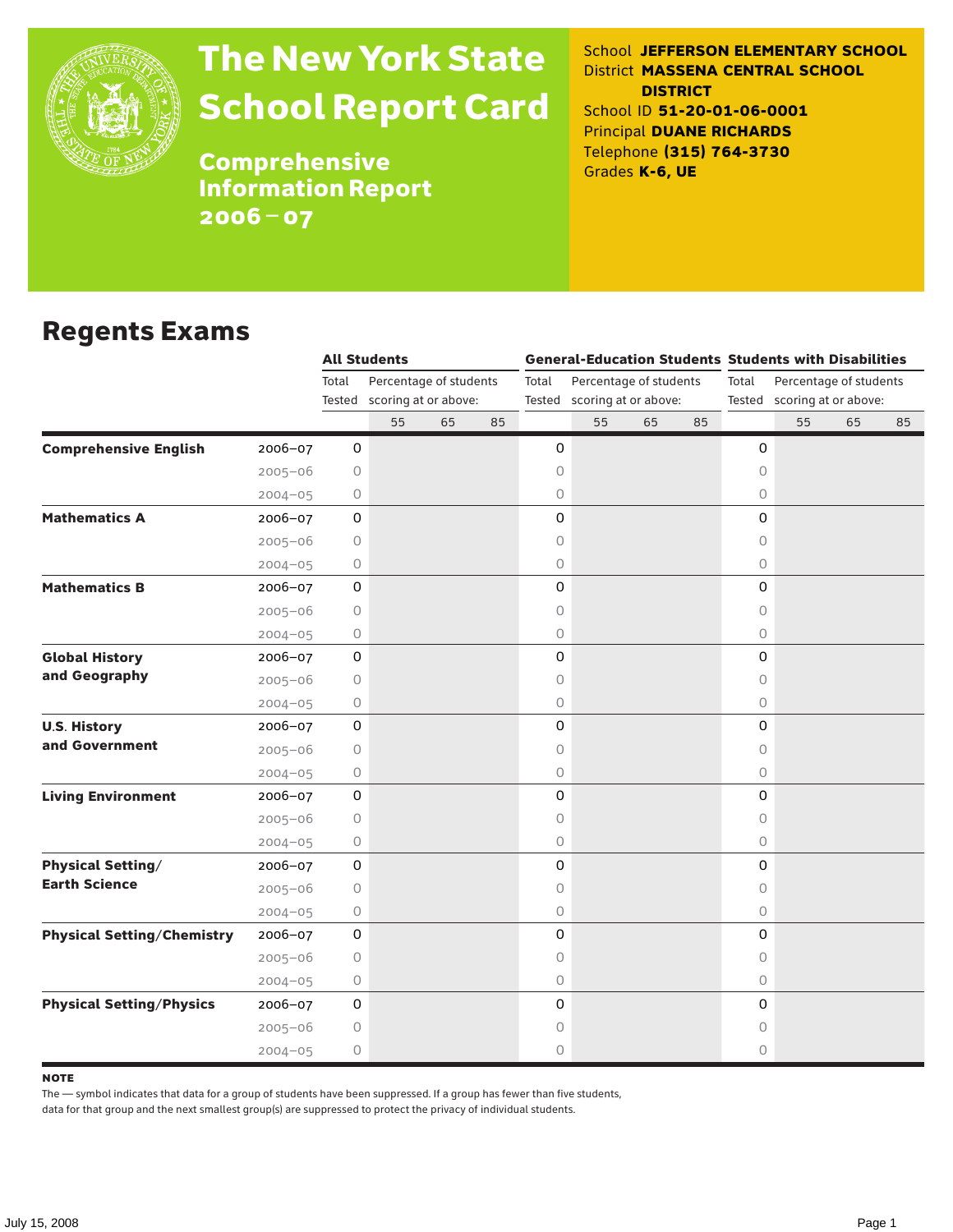School ID **51-20-01-06-0001**

#### New York State English as a Second Language Achievement Test (NYSESLAT)

|                  |             | <b>All Students</b> |                                   |                             |     |                          | <b>General-Education Students</b> |                                   |                             |     |                                   | <b>Students with Disabilities</b> |  |                             |  |       |  |
|------------------|-------------|---------------------|-----------------------------------|-----------------------------|-----|--------------------------|-----------------------------------|-----------------------------------|-----------------------------|-----|-----------------------------------|-----------------------------------|--|-----------------------------|--|-------|--|
|                  |             | Total               |                                   | Percent of students scoring |     |                          | Total                             |                                   | Percent of students scoring |     |                                   | Total                             |  | Percent of students scoring |  |       |  |
|                  |             |                     | Tested in each performance level: |                             |     |                          |                                   | Tested in each performance level: |                             |     | Tested in each performance level: |                                   |  |                             |  |       |  |
|                  |             |                     |                                   | Begin. Interm. Adv.         |     | Prof.                    |                                   |                                   | Begin. Interm. Adv.         |     | Prof.                             |                                   |  | Begin. Interm. Adv.         |  | Prof. |  |
| <b>Listening</b> | 2006-07     | 0                   |                                   |                             |     |                          | 0                                 |                                   |                             |     |                                   | 0                                 |  |                             |  |       |  |
| and Speaking     | $2005 - 06$ | 0                   |                                   |                             |     |                          | $\circ$                           |                                   |                             |     |                                   | $\circ$                           |  |                             |  |       |  |
| $(Grades K-1)$   | $2004 - 05$ | 0                   |                                   |                             |     |                          | 0                                 |                                   |                             |     |                                   | 0                                 |  |                             |  |       |  |
| <b>Reading</b>   | $2006 - 07$ | 0                   |                                   |                             |     |                          | 0                                 |                                   |                             |     |                                   | 0                                 |  |                             |  |       |  |
| and Writing      | $2005 - 06$ | 0                   |                                   |                             |     |                          | $\circ$                           |                                   |                             |     |                                   | 0                                 |  |                             |  |       |  |
| $(Grades K-1)$   | $2004 - 05$ | 0                   |                                   |                             |     |                          | $\circ$                           |                                   |                             |     |                                   | 0                                 |  |                             |  |       |  |
| <b>Listening</b> | $2006 - 07$ | 0                   |                                   |                             |     |                          | 0                                 |                                   |                             |     |                                   | 0                                 |  |                             |  |       |  |
| and Speaking     | $2005 - 06$ | 1                   |                                   |                             |     |                          | $\mathbf 1$                       |                                   |                             |     |                                   | $\circ$                           |  |                             |  |       |  |
| $(Grades 2-4)$   | $2004 - 05$ | 7                   | $0\%$                             | 0%                          | 29% | 71%                      | $\overline{1}$                    | 0%                                | 0%                          | 29% | 71%                               | 0                                 |  |                             |  |       |  |
| <b>Reading</b>   | 2006-07     | 0                   |                                   |                             |     |                          | 0                                 |                                   |                             |     |                                   | 0                                 |  |                             |  |       |  |
| and Writing      | $2005 - 06$ | $\mathbf 1$         |                                   |                             |     |                          | $\mathbf 1$                       |                                   |                             |     |                                   | 0                                 |  |                             |  |       |  |
| (Grades $2-4$ )  | $2004 - 05$ | 7                   | $0\%$                             | 14%                         | 29% | 57%                      | $\overline{1}$                    | 0%                                | 14%                         | 29% | 57%                               | 0                                 |  |                             |  |       |  |
| <b>Listening</b> | $2006 - 07$ | $\mathbf{1}$        |                                   |                             |     | $\overline{\phantom{0}}$ | 1                                 |                                   |                             |     |                                   | 0                                 |  |                             |  |       |  |
| and Speaking     | $2005 - 06$ | $\overline{2}$      |                                   |                             |     | $\overline{\phantom{0}}$ | 1                                 |                                   |                             |     |                                   | 1                                 |  |                             |  |       |  |
| $(Grades 5-6)$   | $2004 - 05$ | 4                   |                                   |                             |     | $\qquad \qquad -$        | 3                                 |                                   |                             |     | $\overline{\phantom{0}}$          | $\mathbf 1$                       |  |                             |  |       |  |
| <b>Reading</b>   | $2006 - 07$ | 1                   | ÷,                                |                             | -   | $\qquad \qquad -$        | $\mathbf{1}$                      |                                   |                             |     | $\overline{\phantom{0}}$          | 0                                 |  |                             |  |       |  |
| and Writing      | $2005 - 06$ | 2                   |                                   |                             |     | $\overline{\phantom{0}}$ | $\mathbf 1$                       |                                   |                             |     | $\overline{\phantom{0}}$          | 1                                 |  |                             |  |       |  |
| $(Grades 5-6)$   | $2004 - 05$ | 4                   |                                   |                             |     | $\overline{\phantom{0}}$ | 3                                 |                                   |                             |     | $\overline{\phantom{0}}$          | $\mathbf{1}$                      |  |                             |  |       |  |
| <b>Listening</b> | $2006 - 07$ | 0                   |                                   |                             |     |                          | 0                                 |                                   |                             |     |                                   | 0                                 |  |                             |  |       |  |
| and Speaking     | $2005 - 06$ | 0                   |                                   |                             |     |                          | $\circ$                           |                                   |                             |     |                                   | $\circ$                           |  |                             |  |       |  |
| $(Grades 7-8)$   | $2004 - 05$ | 0                   |                                   |                             |     |                          | 0                                 |                                   |                             |     |                                   | 0                                 |  |                             |  |       |  |
| <b>Reading</b>   | $2006 - 07$ | 0                   |                                   |                             |     |                          | 0                                 |                                   |                             |     |                                   | 0                                 |  |                             |  |       |  |
| and Writing      | $2005 - 06$ | 0                   |                                   |                             |     |                          | $\circ$                           |                                   |                             |     |                                   | $\circ$                           |  |                             |  |       |  |
| $(Grades 7-8)$   | $2004 - 05$ | 0                   |                                   |                             |     |                          | $\bigcirc$                        |                                   |                             |     |                                   | 0                                 |  |                             |  |       |  |
| <b>Listening</b> | $2006 - 07$ | 0                   |                                   |                             |     |                          | 0                                 |                                   |                             |     |                                   | 0                                 |  |                             |  |       |  |
| and Speaking     | $2005 - 06$ | 0                   |                                   |                             |     |                          | 0                                 |                                   |                             |     |                                   | $\circ$                           |  |                             |  |       |  |
| $(Grades g-12)$  | $2004 - 05$ | 0                   |                                   |                             |     |                          | $\bigcirc$                        |                                   |                             |     |                                   | $\circ$                           |  |                             |  |       |  |
| <b>Reading</b>   | $2006 - 07$ | 0                   |                                   |                             |     |                          | 0                                 |                                   |                             |     |                                   | 0                                 |  |                             |  |       |  |
| and Writing      | $2005 - 06$ | 0                   |                                   |                             |     |                          | $\circ$                           |                                   |                             |     |                                   | $\circ$                           |  |                             |  |       |  |
| $(Grades g-12)$  | $2004 - 05$ | 0                   |                                   |                             |     |                          | 0                                 |                                   |                             |     |                                   | 0                                 |  |                             |  |       |  |

#### **NOTE**

The — symbol indicates that data for a group of students have been suppressed. If a group has fewer than five students,

data for that group and the next smallest group(s) are suppressed to protect the privacy of individual students.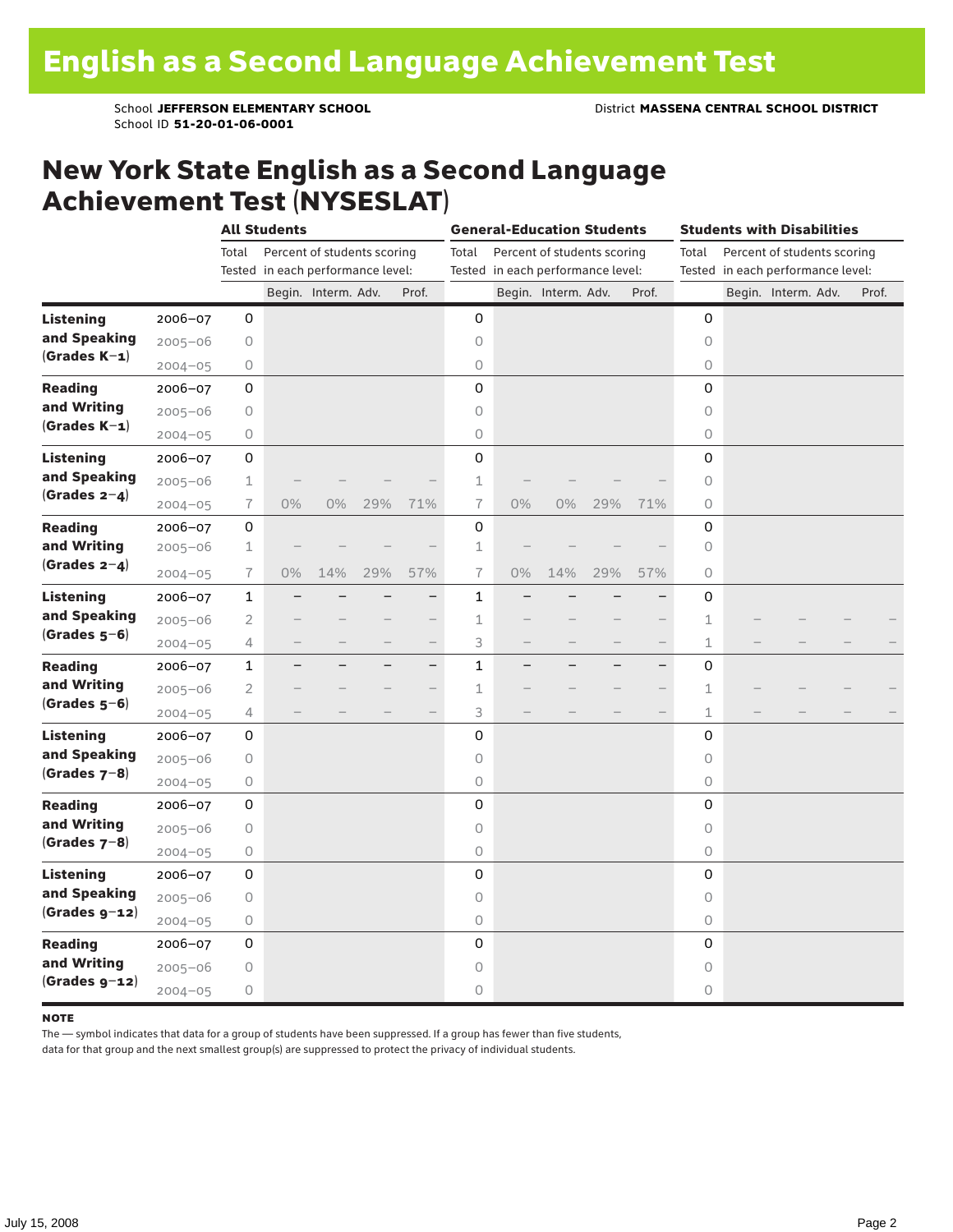School ID **51-20-01-06-0001**

## Elementary/Middle-Level Social Studies 2006–07

|                            | <b>All Students</b>                                         |    |    |     |     |       | <b>General-Education Students</b>                  |                                                             | <b>Students with Disabilities</b> |     |   |     |    |     |                |
|----------------------------|-------------------------------------------------------------|----|----|-----|-----|-------|----------------------------------------------------|-------------------------------------------------------------|-----------------------------------|-----|---|-----|----|-----|----------------|
|                            | Percentage of students<br>Total<br>Tested scoring at level: |    |    |     |     | Total | Percentage of students<br>Tested scoring at level: | Percentage of students<br>Total<br>Tested scoring at level: |                                   |     |   |     |    |     |                |
|                            |                                                             |    |    |     | 4   |       |                                                    |                                                             |                                   |     |   |     |    |     | $\overline{4}$ |
| <b>Elementary</b><br>Level | 61                                                          | 3% | 7% | 72% | 18% | 54    | 2%                                                 | 7%                                                          | 70%                               | 20% |   | 14% | 0% | 86% | 0%             |
| <b>Middle Level</b>        |                                                             |    |    |     |     | 0     |                                                    |                                                             |                                   |     | 0 |     |    |     |                |

#### 2003 Total Cohort Performance on Regents Exams After Four Years

|                                        | <b>All Students</b> |                                                 |  |              | <b>General-Education Students</b> |                                                 |  |              |  |                  | <b>Students with Disabilities</b>  |  |                    |  |  |
|----------------------------------------|---------------------|-------------------------------------------------|--|--------------|-----------------------------------|-------------------------------------------------|--|--------------|--|------------------|------------------------------------|--|--------------------|--|--|
|                                        | Cohort<br>Enrollm   | Percentage of<br>students scoring:<br>$55 - 64$ |  | 65-84 85-100 | Cohoi<br>o.<br>屲                  | Percentage of<br>students scoring:<br>$55 - 64$ |  | 65-84 85-100 |  | Cohort<br>S<br>문 | Percentage of<br>students scoring: |  | 55-64 65-84 85-100 |  |  |
| <b>Global History</b><br>and Geography | 0                   |                                                 |  |              | 0                                 |                                                 |  |              |  | 0                |                                    |  |                    |  |  |
| <b>U.S. History</b><br>and Government  | 0                   |                                                 |  |              | 0                                 |                                                 |  |              |  | 0                |                                    |  |                    |  |  |
| <b>Science</b>                         | 0                   |                                                 |  |              | 0                                 |                                                 |  |              |  | 0                |                                    |  |                    |  |  |

### New York State Alternate Assessments (NYSAA) 2006–07

|                         |       | AIL SLUUCIILS                                  |   |   |   |  |  |  |  |  |  |  |
|-------------------------|-------|------------------------------------------------|---|---|---|--|--|--|--|--|--|--|
|                         | Total | Number of students scoring<br>Tested at Level: |   |   |   |  |  |  |  |  |  |  |
|                         |       | 1                                              | 2 | 3 | 4 |  |  |  |  |  |  |  |
| <b>Elementary Level</b> |       |                                                |   |   |   |  |  |  |  |  |  |  |
| Social Studies          | 0     |                                                |   |   |   |  |  |  |  |  |  |  |
| <b>Middle Level</b>     |       |                                                |   |   |   |  |  |  |  |  |  |  |
| Social Studies          | 0     |                                                |   |   |   |  |  |  |  |  |  |  |
| <b>Secondary Level</b>  |       |                                                |   |   |   |  |  |  |  |  |  |  |
| English Language Arts   | 0     |                                                |   |   |   |  |  |  |  |  |  |  |
| <b>Mathematics</b>      | 0     |                                                |   |   |   |  |  |  |  |  |  |  |
| Social Studies          | O     |                                                |   |   |   |  |  |  |  |  |  |  |
| Science                 | Ω     |                                                |   |   |   |  |  |  |  |  |  |  |

All C<sub>tude</sub>

The New York State Alternate Assessment (NYSAA) is for students with severe cognitive disabilities. Results for students taking the NYSAA in English language arts, mathematics, and science at the elementary and middle levels are available in the *Accountability and Overview Report* part of *The New York State Report Card*.

The — symbol indicates that data for a group of students have been suppressed. If a group has fewer than five students, data for that group and the next smallest group(s) are suppressed to protect the privacy of individual students.

**NOTE**